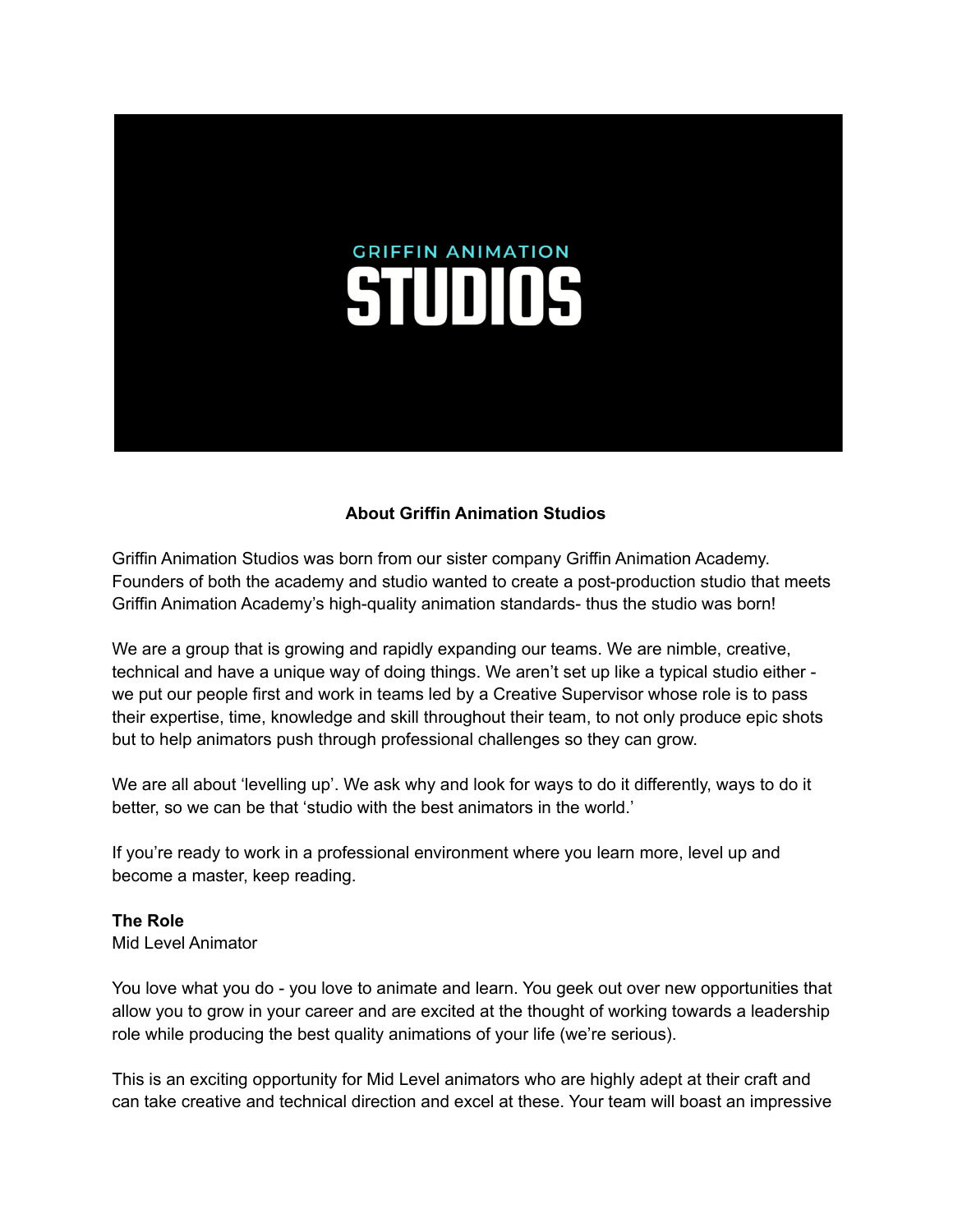lineup of the world's best talent including excellent juniors, other talented Mid-Levels and an Apprentice Supervisor and Creative Supervisor.

If you're ready to propel high-quality animations and become a master at your craft, we'd love to hear from you.

# **You**

- A positive attitude ready to challenge yourself as an animator and leader each of our roles has the opportunity to Level up and grows into leadership roles
- Are excited to contribute to your team's growth and the quality of the project
- Have 5+ years of 3D animation experience
- Have worked on high-end films and/or games
- Are fluent in Maya
- Have Experience Animating in various styles (creatures, realistic humans, motion capture, vehicles, complex characters objects, cameras, etc.) as required by projects
- Have used Perforce, Shotgrid, Syncsketch and other industry common tools
- Proactive, with the ability to act on a creative vision and ready to learn from the leaders on your team
- Possess excellent artistic skillset with a full understanding of animation and composition and can confidently relay technical to creative and vice versa
- A high degree of technical skill and artistic judgement
- A desire to work in both high-end games and film
- Unreal experience is an asset but not required
- Games experience an asset but not required
- Must be willing to take a Griffin Animation Academy course (paid for by the company)

# **What we Offer**

- A competitive salary that commensurates with experience
- Full-time employment
- Extended Health and Dental
- 2 Weeks Paid Vacation, increasing a week per year
- 1 Week Paid off at Christmas Company-Wide Time Off
- Paid Sick Time
- Paid training time